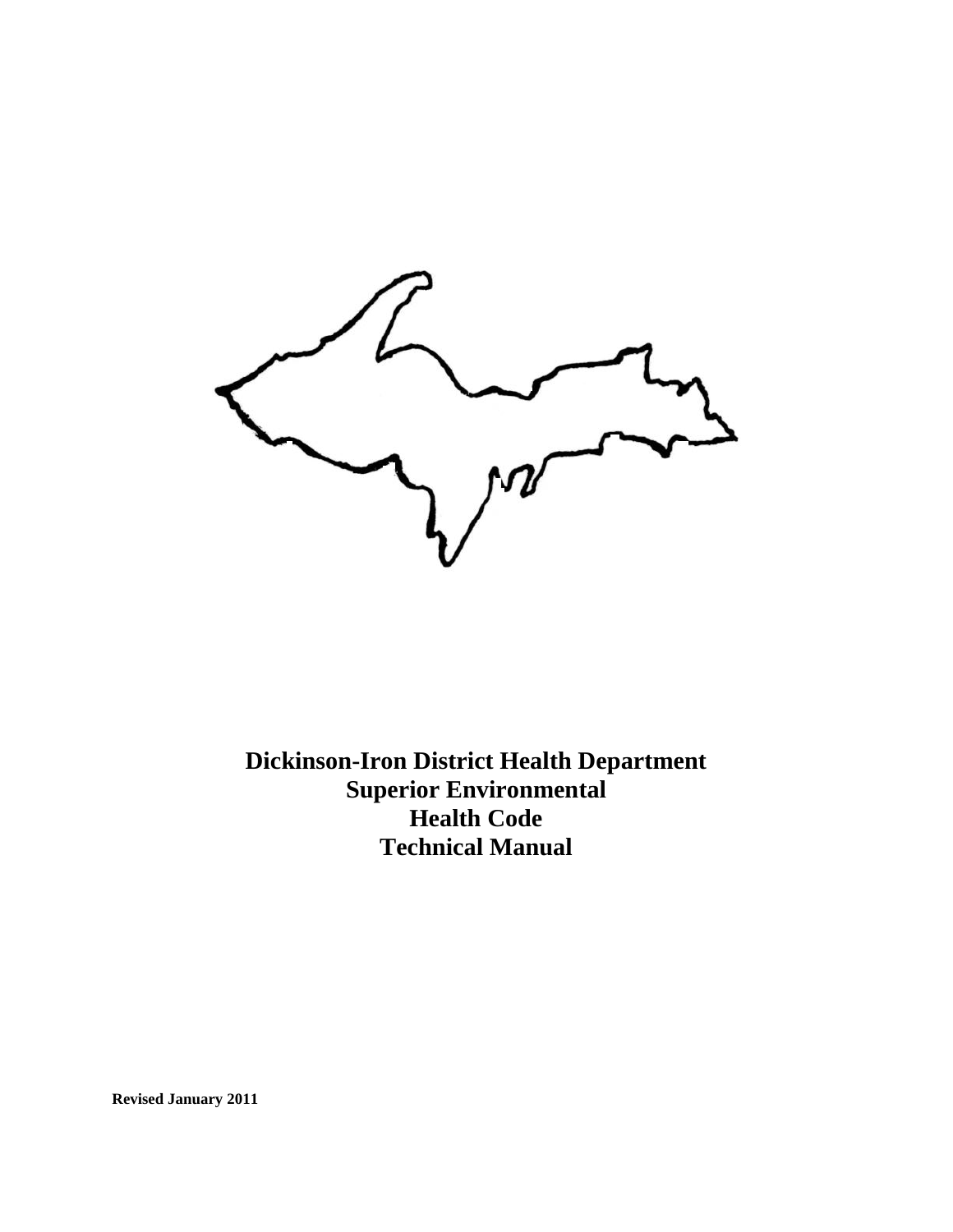## **TABLE OF CONTENTS**

|                                                                                                                                 | Page                                          |               |
|---------------------------------------------------------------------------------------------------------------------------------|-----------------------------------------------|---------------|
|                                                                                                                                 |                                               |               |
|                                                                                                                                 |                                               | $\mathcal{B}$ |
| <b>ARTICLE 1.0</b>                                                                                                              | <b>AUTHORITY</b>                              |               |
| Section 1.4                                                                                                                     | <b>Technical Guidance Manual</b>              |               |
| a.                                                                                                                              |                                               |               |
| <b>ARTICLE 3.0</b>                                                                                                              | <b>LICENSING AND REGISTRATION</b>             |               |
| Section 3.1 & 3.2                                                                                                               | Sewage System Installer Licensing Procedures5 |               |
| <b>ARTICLE 5.0</b>                                                                                                              | <b>SEWAGE</b>                                 |               |
| Section 5.7.1.1.G<br>Section 5.10.1<br>Section 5.10.4<br>Section 5.12 (1)<br>Section 5.12<br>Section 5.13<br>Section 5.3 & 5.13 |                                               |               |

#### **ARTICLE 6.0 WATER**

| Section 6.11 |  |  |
|--------------|--|--|
|--------------|--|--|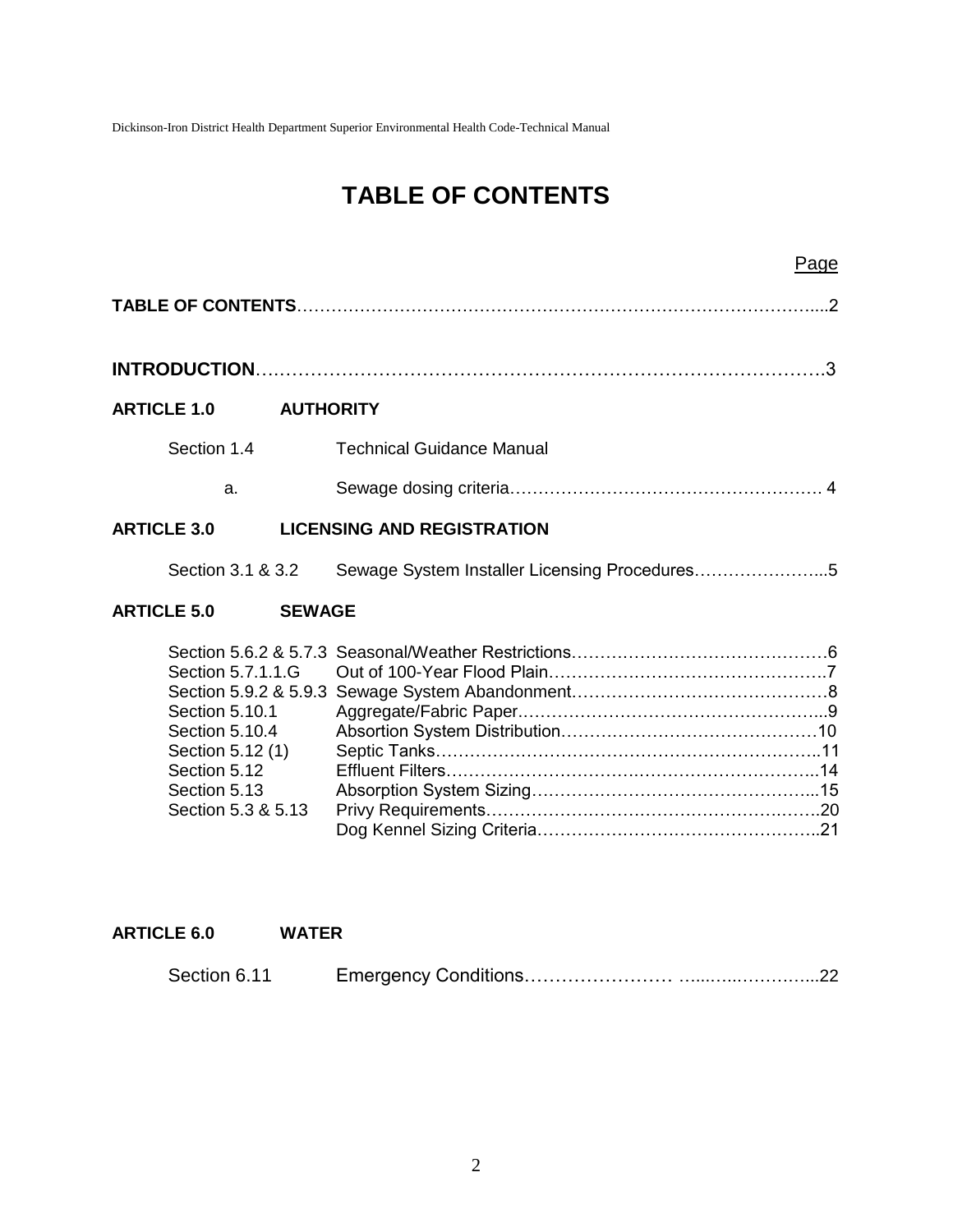## **INTRODUCTION**

The Superior Environmental Health Code was adopted to promote public health, safety and welfare of the people of the Upper Peninsula of Michigan. Within the Code are the specifications for construction of an on-site sewage disposal and water supply systems. Due to the dynamic and complex nature of these private systems governed by the Code, an on-going technical guidance document is necessary. This Technical Guidance Manual has been adopted by the Health Board of the Dickinson-Iron District Health Department (DIDHD) and became effective March 13, 1998 to provide guidelines, specifications and standard practices used to implement the Superior Environmental Health Code. Appropriate revisions and additions shall be made, as needed.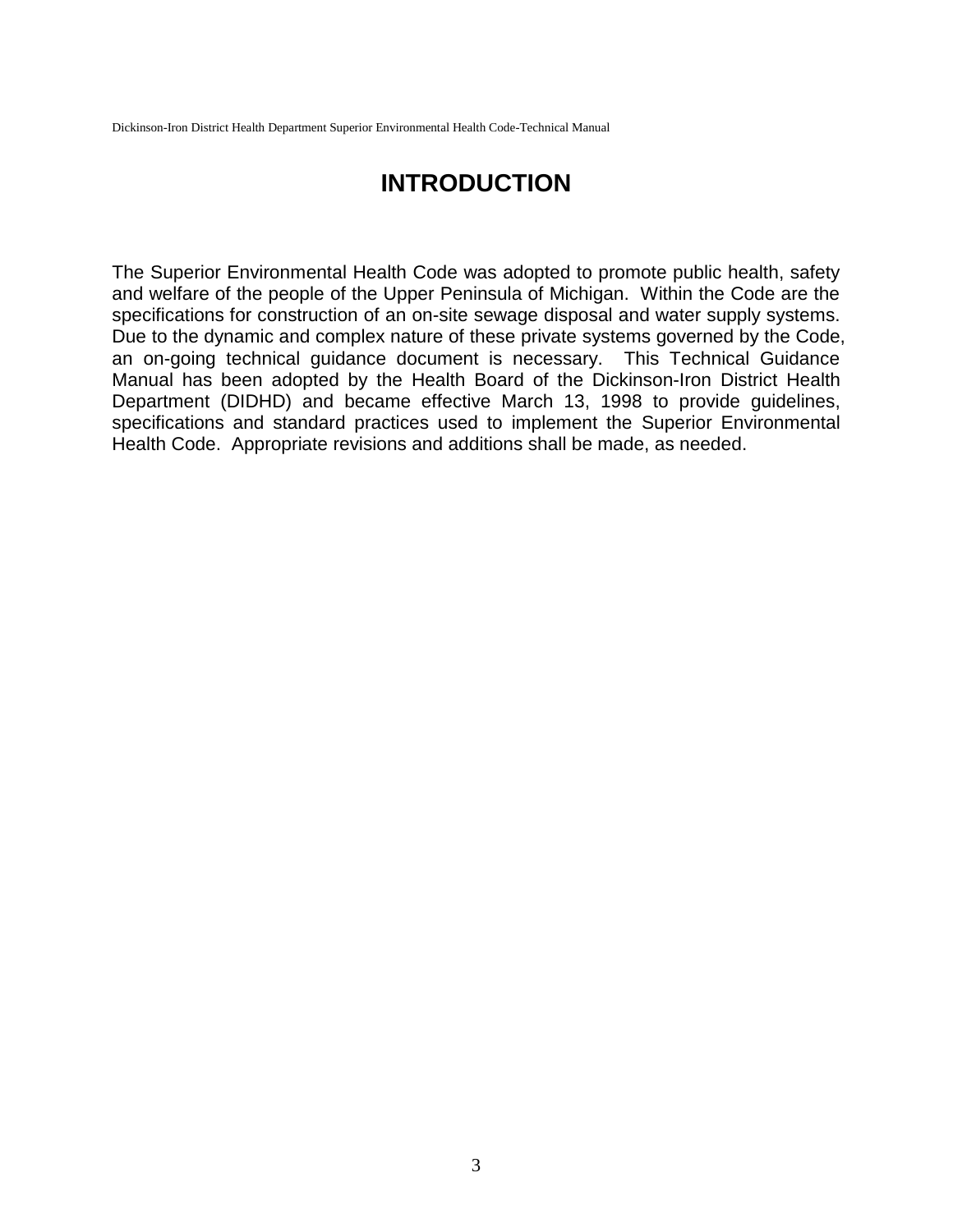# **ON-SITE SEWAGE DOSING CRITERIA FOR DRAINFIELD**

Dickinson-Iron District Health Department

The following effluent dosing criteria for residential structures has been based on one hundred and fifty (150) gallons per bedroom per day and three doses per day for 1, 2, and 3 bedroom homes. The dosing is four times per day for a 4, 5, and 6 bedroom:

|            | Gallons/day | Gallons/dose | Minimum tank size |
|------------|-------------|--------------|-------------------|
| 1 Bedroom  | 150         | 50           | 300 gallons       |
| 2 Bedroom  | 300         | 100          | 300 gallons       |
| 3 Bedroom  | 450         | 150          | 300 gallons       |
| 4 Bedroom  | 600         | 150          | 300 gallons       |
| 5 Bedroom  | 750         | 190          | 500 gallons       |
| 6 Bedrooms | 900         | 225          | 500 gallons       |

\* Note: For each additional bedroom, add 50 gallons to the dose.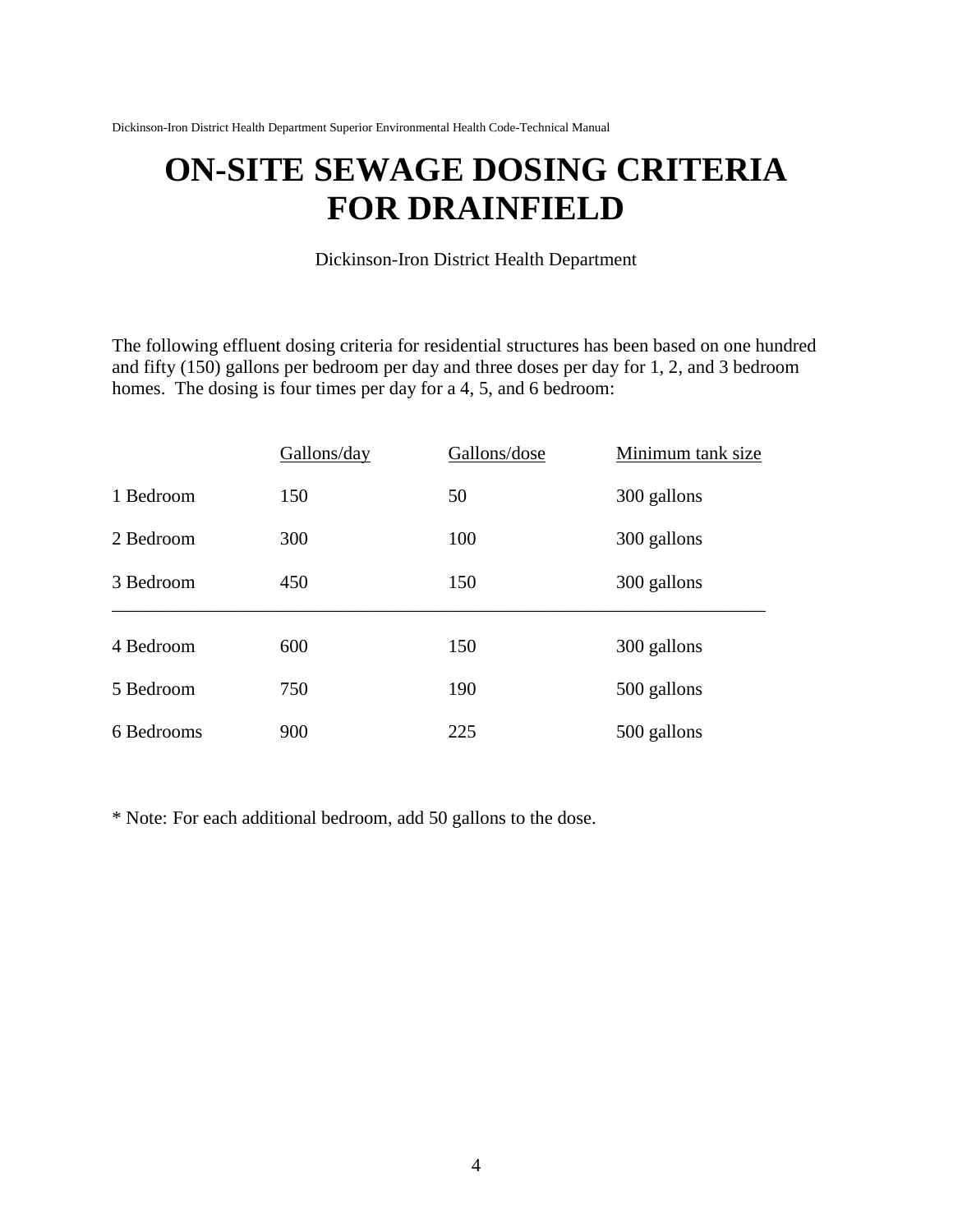## **SEWAGE SYSTEM INSTALLER LICENSING PROCEDURES**

Reference: Section 3.1 & 3.2

- 1. The applicant shall complete a written exam proctored by an environmental health (E.H.) representative of the local health department.
- 2. Upon satisfactory completion of the exam, (a score of 70% or better) the results will be reviewed and incorrect answers discussed with the applicant.
- 3. The applicant shall provide the E.H. clerk with pertinent information as to what is to be displayed on their license, along with contact information.
- 4. Once all of the license detail is completed on the new license, it shall be presented to the E.H. Director for his/her signature. If the E.H. Director is not available, the Health Officer will sign the license(s).
- 5. A separate license is required to be obtained from each local health department who has adopted the Superior Environmental Health Code in which the installer proposes to install systems. If the test has been taken within another jurisdiction, the test requirement can be waived.
- 6. The license will be valid for three (3) years; starting with the calendar year in which the license is first issued. The license shall expire on December 31<sup>st</sup>.
- 7. Upon making application for license renewal, an installer will not be required to take the exam portion of the license process, if he/she has attended at least one of the annual spring sewage contractors meetings within the four (4) years of the expiration date of their existing license.
- 8. Failure to renew the license by April of the following calendar year from date of expiration of the previous license may result in the installer being assessed a late penalty license fee.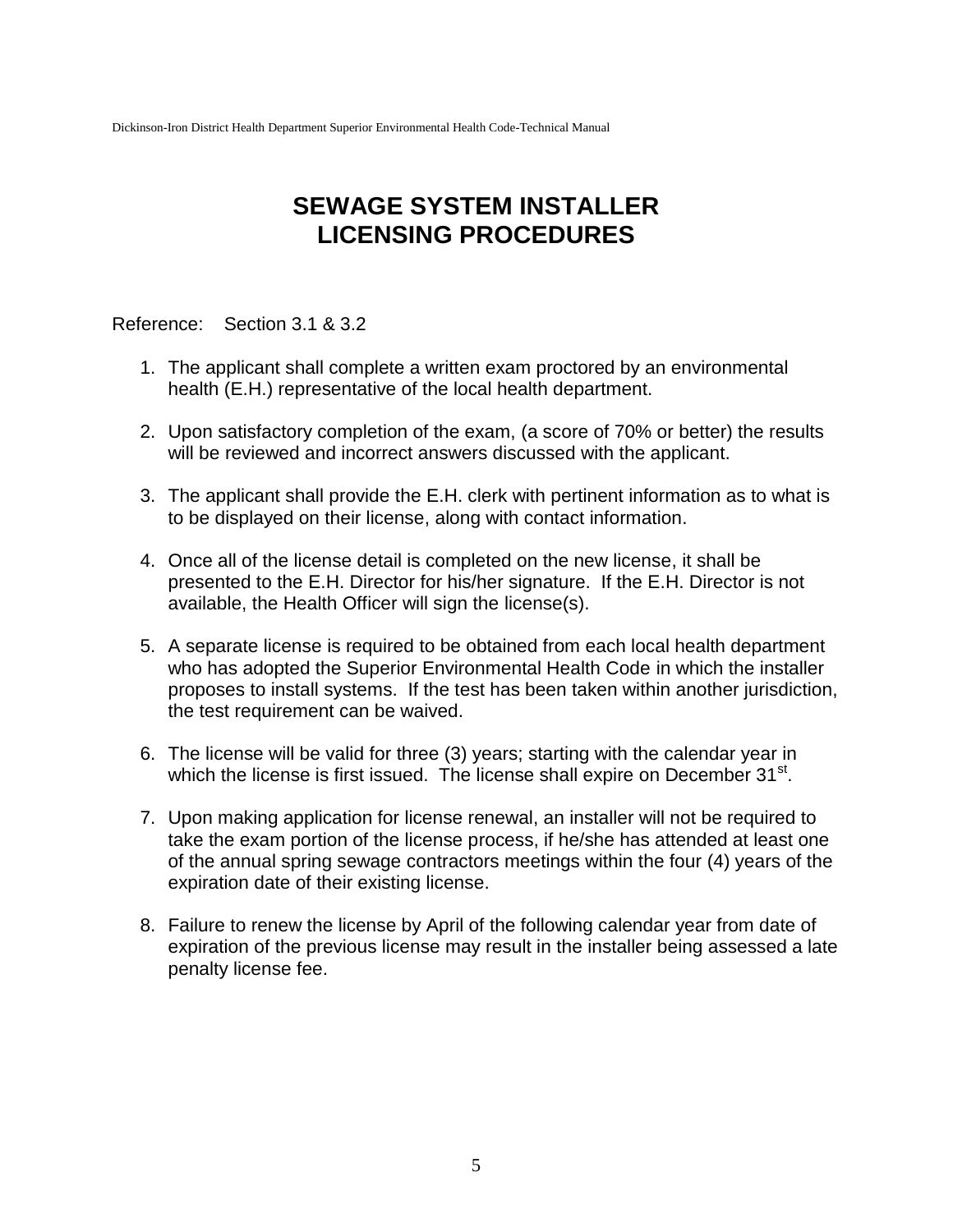## **Seasonal/Weather Restriction**

Reference: Section 5.6.2 & 5.7.3

### **Site Evaluations**

Site evaluations will be allowed during the designated restrictive months of the Code (December 1<sup>st</sup> through March 31<sup>st</sup>) with the following stipulations:

- 1. The routine construction application process is complied with.
- 2. If a backhoe excavation is unsuccessful in breaking through the frost line or if identification of the soil profile is obscured due to frost penetration, the site evaluation is to be discontinued.
- 3. If the site evaluation cannot be completed, the applicant will not be reimbursed for any portion of the site evaluation fee.
- 4. If another request is made for the same parcel by the same applicant when site conditions are conducive for conducting an evaluation, the permitting process will need to start over again, including payment of the site evaluation fee.

### **System Installations**

System installations during the restricted months are mainly intended for emergency situations. An example of an emergency situation is the failure of an existing system that is creating an inconvenience to the resident(s) of the home or a nuisance. All other installation requests will be considered by the E. H. Director on an individual basis.

Prior to the E.H. Director, or his/her authorized representative giving consideration to such requests, a "Seasonal Weather Restriction Request" form must be completed by the property owner.

When a sewage system is to be installed within the restricted time frame the absorption system shall be completed the same day it was started.

Also, if during the installation process, it is noted that the soil that was excavated and set aside to later be used to backfill the absorption system appears to be freezing in large chunks; fresh approved fill will be required to be used for backfilling purposes*.*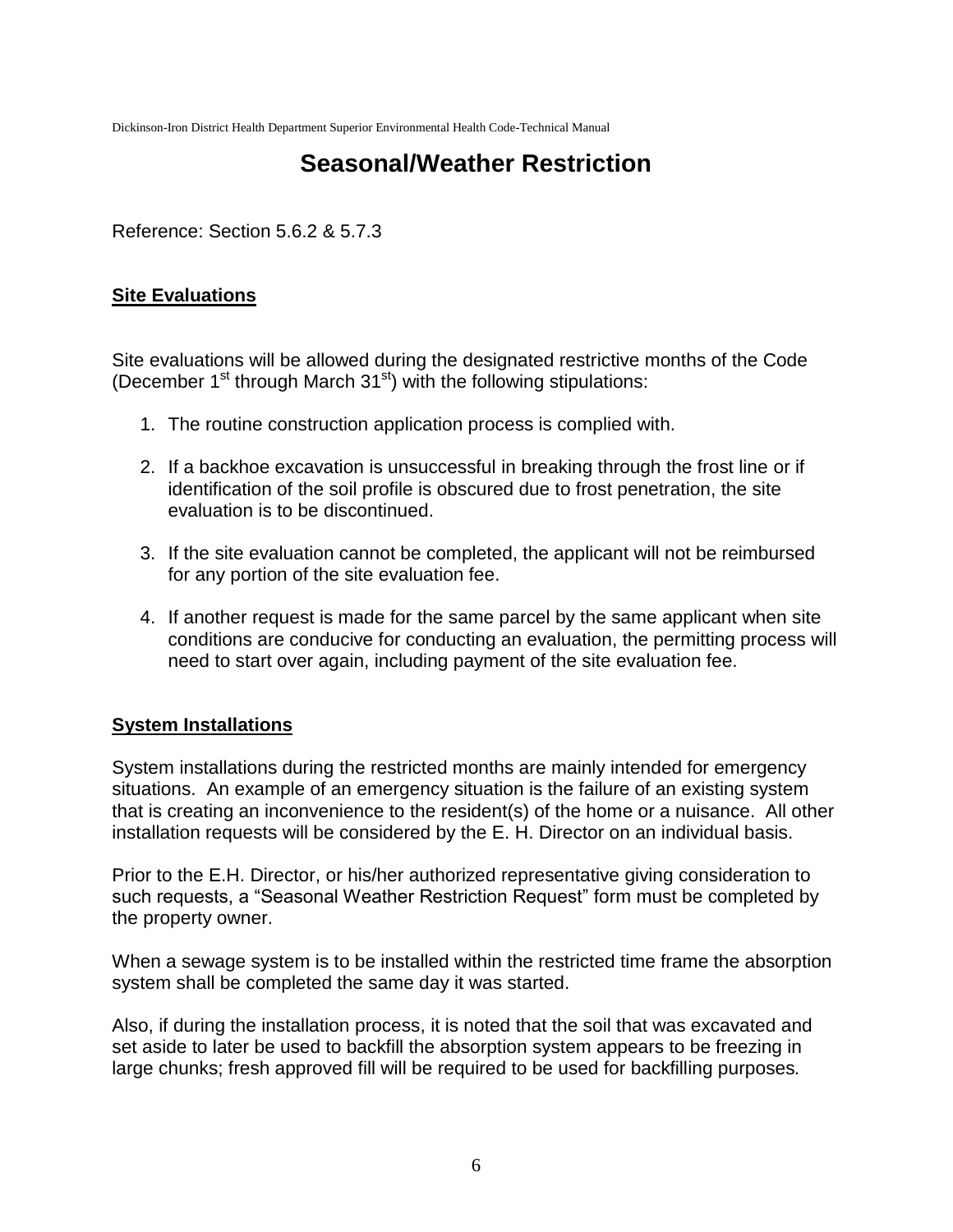## **Out of 100 Year Flood Plain**

Reference: 5.7.1.1.G Minimum Site Requirements/100 Year Floodplain

This section of the code states that all sewage systems shall not be located in a floodplain of less than one hundred (100) years, or in an area subject to seasonal flooding or ponding of surface waters. Historically there has been much debate statewide regarding the interpretation of, "the site shall not be located in a floodplain".

The property owner shall demonstrate that the following criteria are met when installing sewage systems in or near the one hundred (100) year floodplain:

The sewage system stone aggregate interface shall be located above the one hundred (100) year floodplain elevation.

**NOTE:** Permits from MDEQ, Land and Water Management Division may be required prior to placing fill for a conventional sewage system below or in a 100 year floodplain elevation.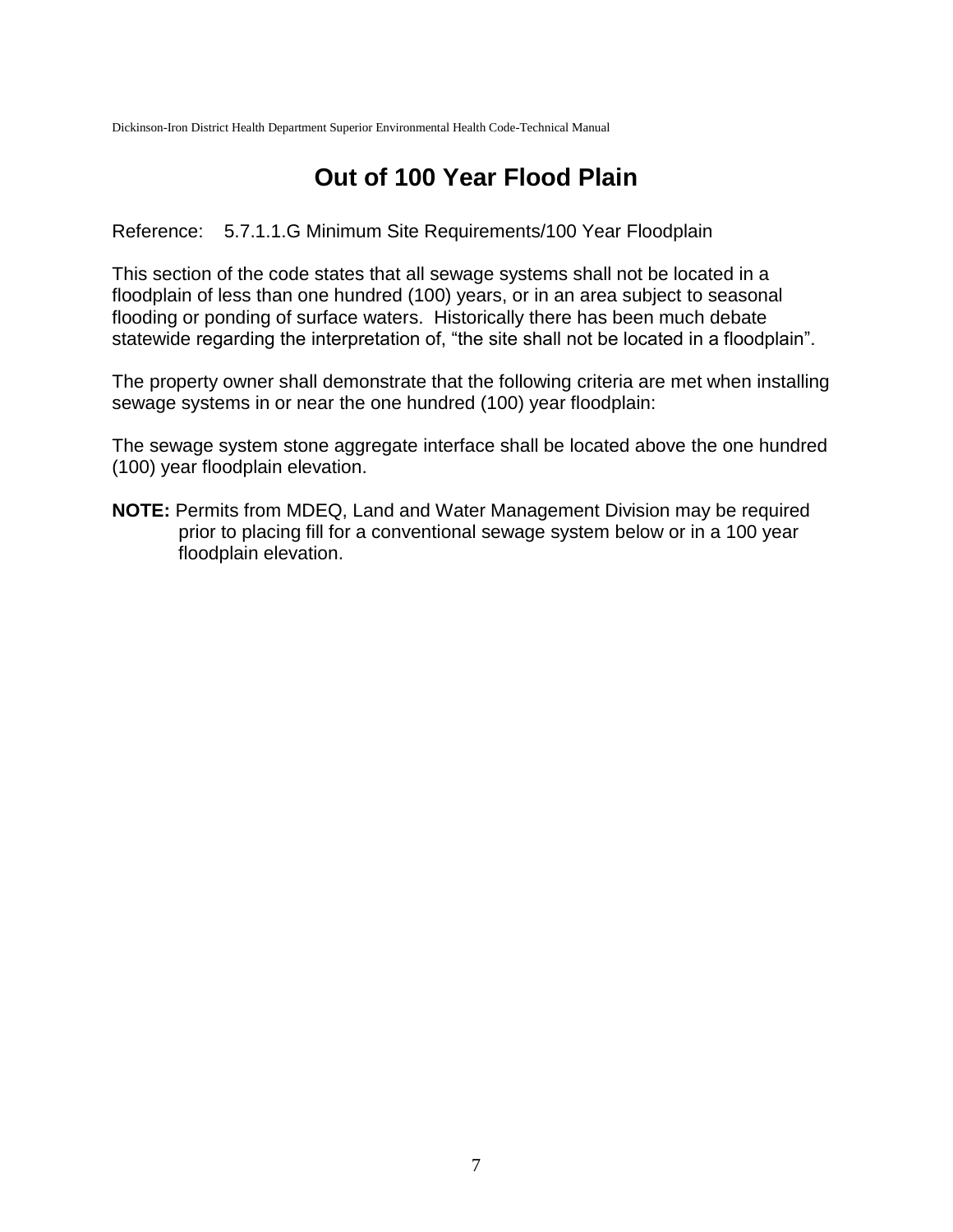## **Sewage System Abandonment**

Reference: Section 5.9.2, 5.9.3

This section is provided to guide industry and regulators in the proper abandonment of a septic tank and/or absorption system. Regardless of the abandonment method chosen, a potential safety hazard must not be created*.*

### **Septic Tank**

Abandonment shall not proceed until the septic tank in pumped and the contents properly disposed of by a licensed septage waste hauler. Alternative methods of septage and tank disposal may be approved in writing by the E.H. Director. Proper abandonment of a septic tank shall consist of one of the following methods:

- 1. Leave the tank in place, remove the top and completely fill it with material approved by the health officer. Provide compaction during the filling process to eliminate the potential to develop a sinkhole or any other type of safety hazard.
- 2. Remove and haul the tank to a licensed Type II landfill. Require containment of the septage with particular attention paid to over-the-roadway hauling so as to avoid exposing the public to a health hazard.

#### **Absorption System**

When it is practical to do so, the absorption system should be left in place. When the area is needed for other purposes, the absorption system may be removed. The disposal method to be used shall be one of the following:

- 1. Remove and haul the contaminated material to a licensed Type II landfill. Require containment of the contaminated material with particular attention paid to over-the-roadway hauling so as to avoid exposing the public to a health hazard.
- 2. A property owner may choose to bury the abandoned absorption system on their own premises, or the premises of another with that owner's permission. All components of the system shall be buried in a manner that does not create an environmental health hazard.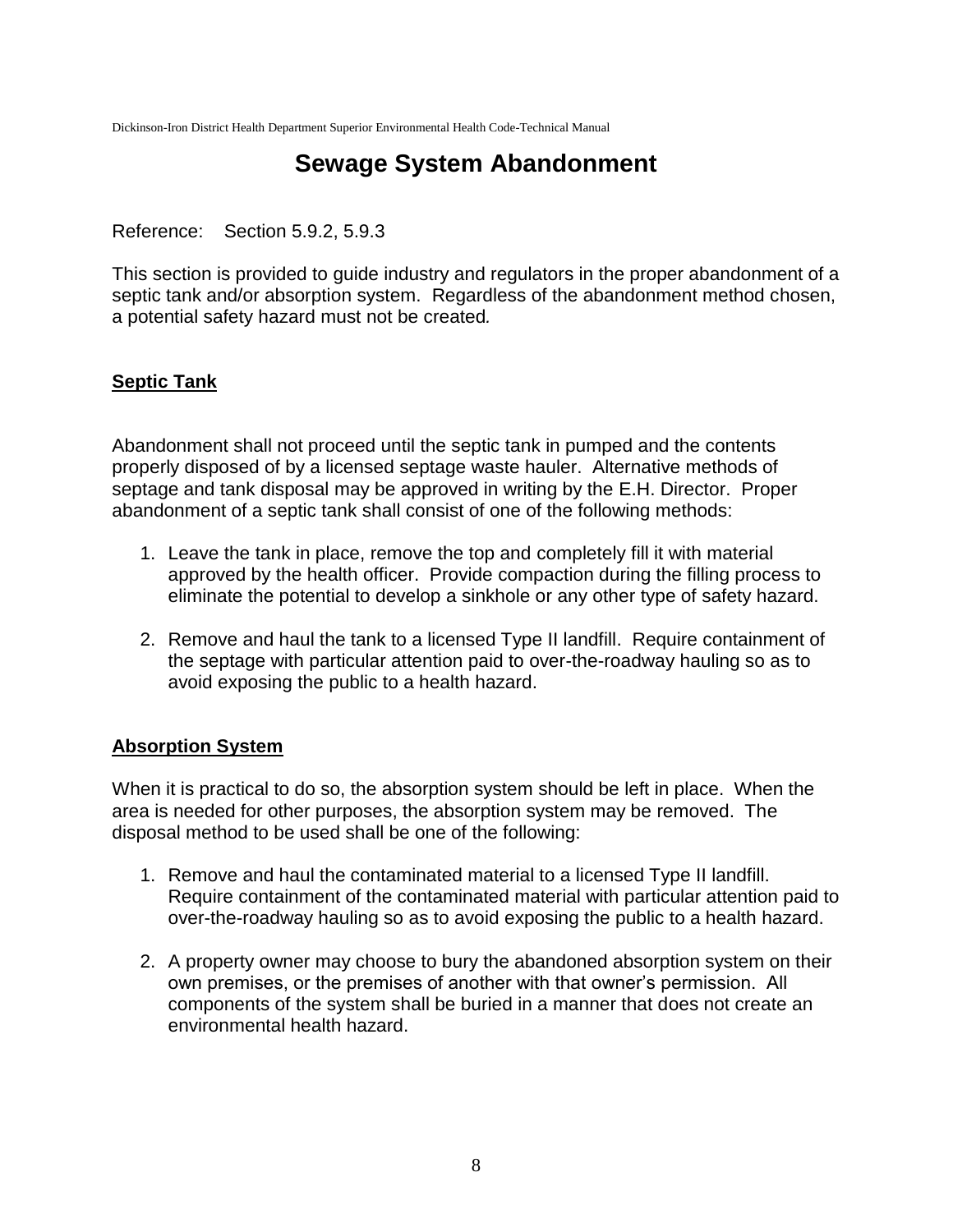## **Aggregate**

Reference: 5.10.1 of the Superior Environmental Health Code

Aggregate/filter material shall be clean, washed stone or other material approved by the E. H. Director that complies with all of the following specifications:

- 1. One hundred percent (100%) passing through a two and one-half inch (2  $\frac{1}{2}$ ") sieve.
- 2. No material shall pass a one-half inch  $(1/2)$  ") sieve except for fines. Fines are material that will pass through a number two hundred (200) sieve.
- 3. The total fines content passing through a number two hundred (200) sieve, as determined by a loss by wash method, shall not exceed one-half percent  $(\frac{1}{2}\%)$ .

Aggregate shall be transported, stockpiled, and/or otherwise manipulated in a manner which will not contaminate it with fines exceeding one-half percent ( $\frac{1}{2}\%$ ) loss by wash method.

Slag, chipped rubber, synthetics, concrete pavement, and other alternative aggregate may be approved in writing by the E.H. Director.

## **Approved Filter Fabric**

Reference: 5.10.5

All approved filter fabric used as an aggregate cover shall adhere to the following specifications:

|                                    | ASTM NO. | <b>MINIMUM</b> |
|------------------------------------|----------|----------------|
| <b>Puncture Strength</b>           | 4833     | 65 lbs.        |
| <b>Tensile Strength</b>            | 4632     |                |
| <b>Trapezoidal Tear</b>            | 4533     |                |
| <b>Apparent Opening Size (AOS)</b> | 4751     | US Sieve #20   |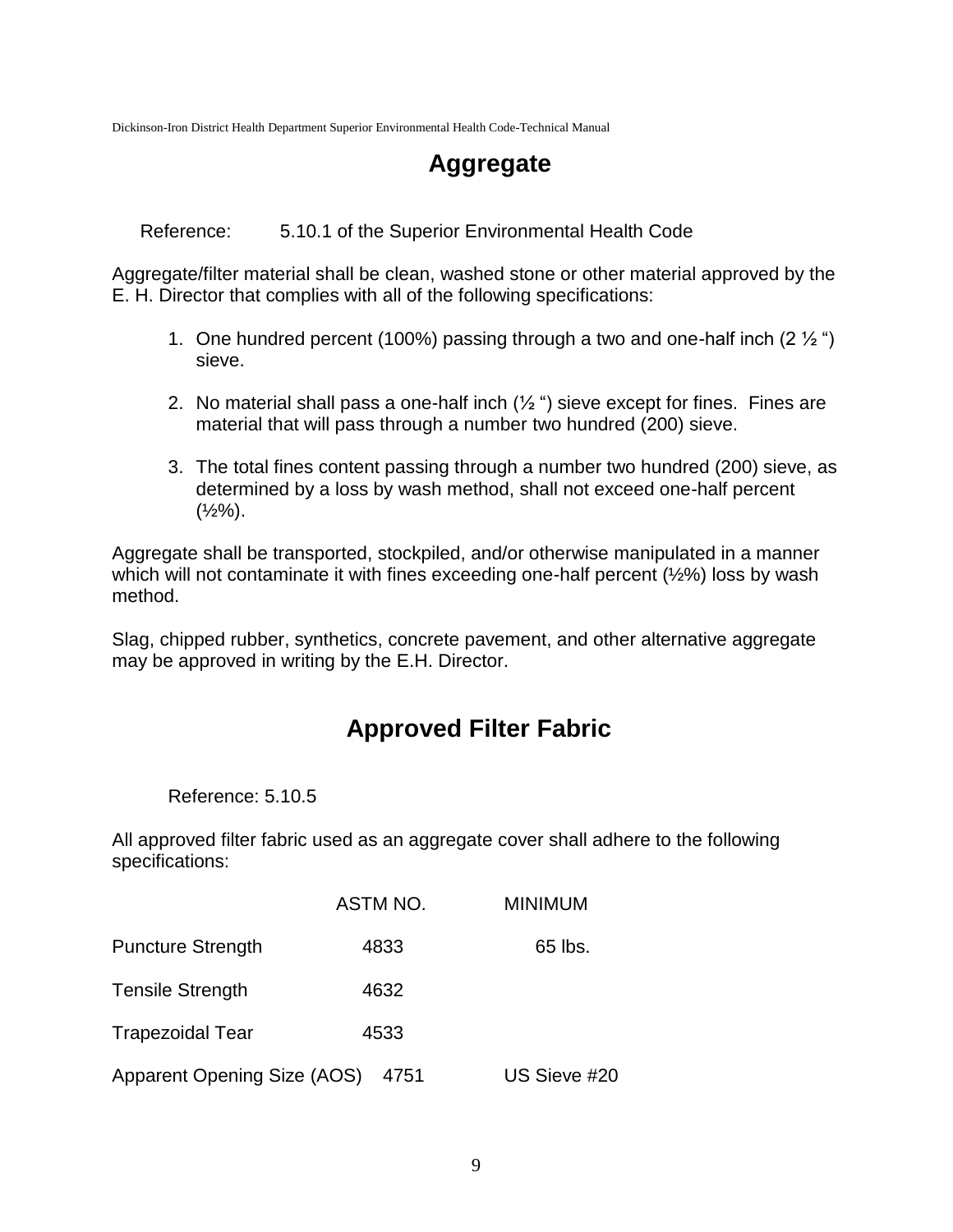### **Absorption System Distribution**

Reference: 5.10.4(b)

This section states:

A double header or wye (Y) shall be install when seven (7) or more laterals are used.

**Note:** To meet the requirements of this technical guidance manual, all absorption system headers which extend beyond twenty (20) feet must have a double header or wye (Y) installed.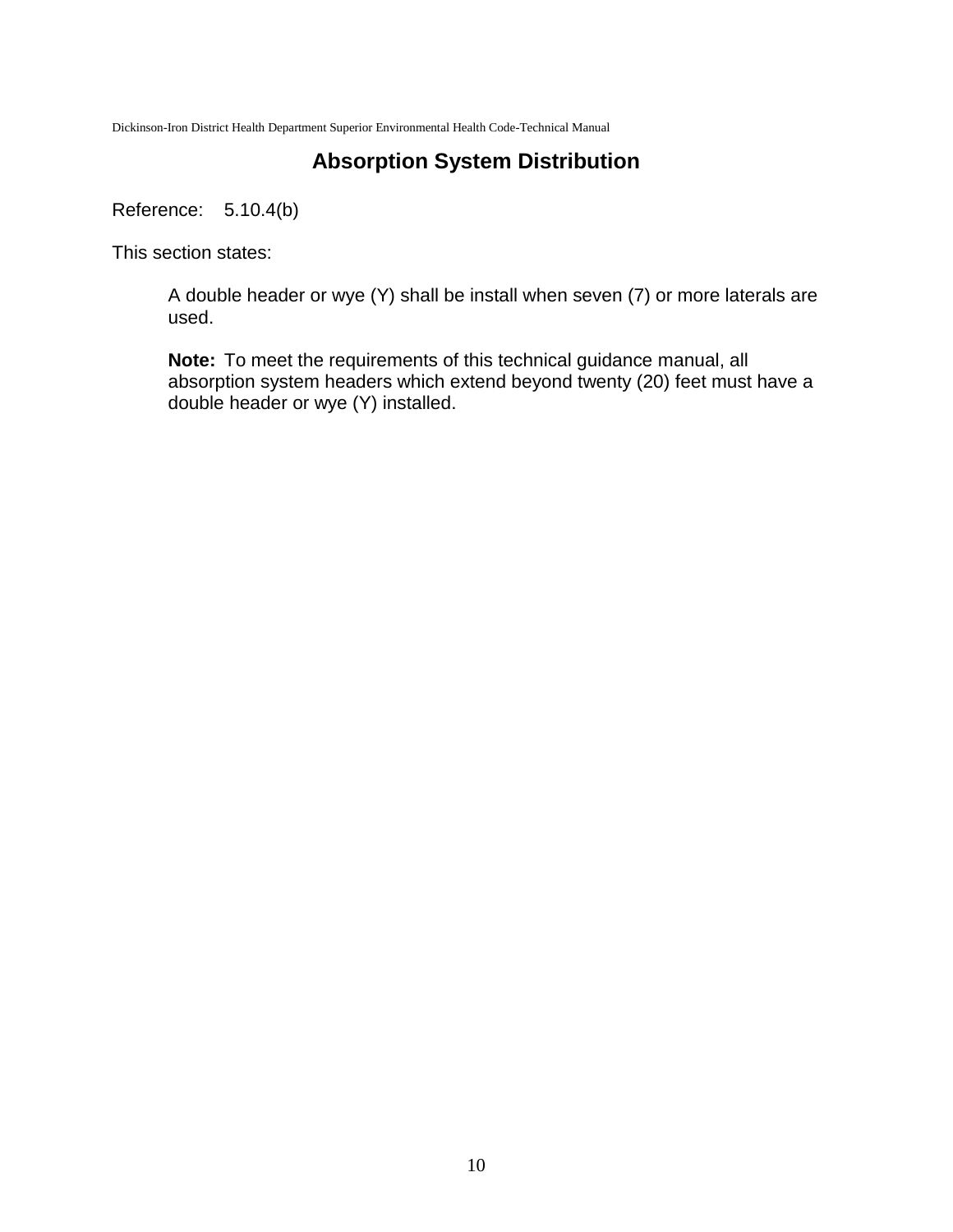## **Septic Tanks**

Reference: Section 5.12(1)

This section states:

"Septic tanks shall be watertight and constructed of concrete or other material approved by the E.H. Director."

- 1. In order to provide technical guidance to meet this standard, the following specifications have been established:
	- a. Pre-cast concrete tanks shall have a minimum wall, compartment and bottom thickness of two and one half inches (2 ½") and shall be adequately reinforced. The top shall be at least four inches (4") thick and able to withstand the load for which it was intended.
	- b. When a concrete block tank is permitted by the E. H. Director, the block shall have a minimum thickness of eight inches (8"), laid on a four inch (4") minimum poured concrete floor. All block joints shall be adequately mortared. All block holes or cells shall be filled with mortar or concrete. The tank shall be made watertight by application of a waterproof sealant.
	- c. A cast-in-place concrete tank shall be approved by the E. H. Director prior to construction and comply with all specifications listed in part a.
	- d. For polyethylene septic and dosing tanks, the department is using the State of Wisconsin's approval list.
- 2. The liquid capacity of all prefabricated septic tanks shall be permanently marked where easily visible.
- 3. Upon request of the E. H. Director, manufacturers shall demonstrate that their septic tanks are watertight.
- 4. All tanks shall be equipped with an outlet baffle, unless specified otherwise by the E. H. Director.
- 5. The tank inlet and outlet specifications are as follows:
	- a. Have a minimum diameter or square opening of four inches (4").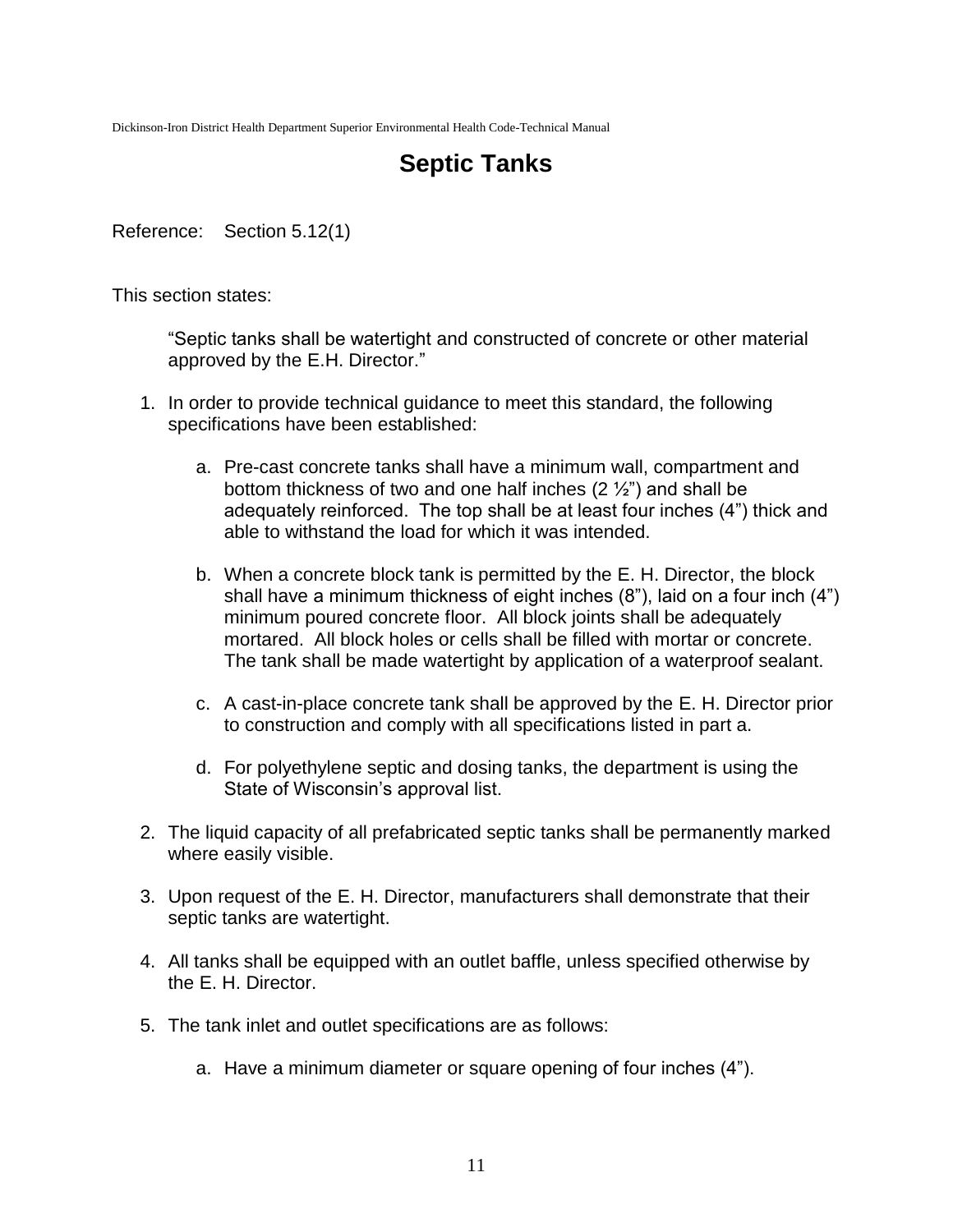- b. Be placed on opposite ends of the tank, unless otherwise approved by the E. H. Director.
- c. The invert elevation of the inlet shall be at least two inches (2") higher than the invert elevation of the outlet.
- d. The outlet shall be equipped with a baffle extending below the tank's liquid level a distance equal to but not less than thirty-five percent (35%) or greater than fifty percent (50%) of the liquid level.
- e. They shall be installed with watertight connections. The E. H. Director may approve in writing other watertight connections.
- 6. Multiple compartment tanks shall comply with the following:
	- a. As measured from the invert elevation of the outlet, the first compartment shall contain at least two-thirds (2/3) of the total required liquid capacity.
	- b. Each compartment within a tank shall have an access port situated above its outlet baffle.
- 7. The minimum liquid depth of any compartment shall be thirty-six inches (36").
- 8. All tanks shall be provided with access ports for observation and maintenance purposes and include the following specifications:
	- a. An access port shall be provided over the inlet and have a minimum diameter or square opening of four (4) inches.
	- b. An access port shall be provided over the outlet baffle and be a minimum diameter or square opening of twenty (20) inches.
	- c. The ports shall be brought to ground surface. For safety purposes, they shall be of adequate weight and capped to discourage unauthorized access according to the manufacture's instructions and recommendations.
- 9. Tank manhole and cover
	- a. For those tank designs with a separate manhole utilized for maintenance purposes, it shall have a minimum diameter or square opening of twenty (20) inches.
	- b. If the manhole cover consists of the same material as the pre-cast concrete tank, it shall be considered adequate for safety purposes and unauthorized access. Polyethylene tank manhole covers shall be anchored in accordance with their manufactured specifications.
	- c. The manholes described above shall be brought to ground surface.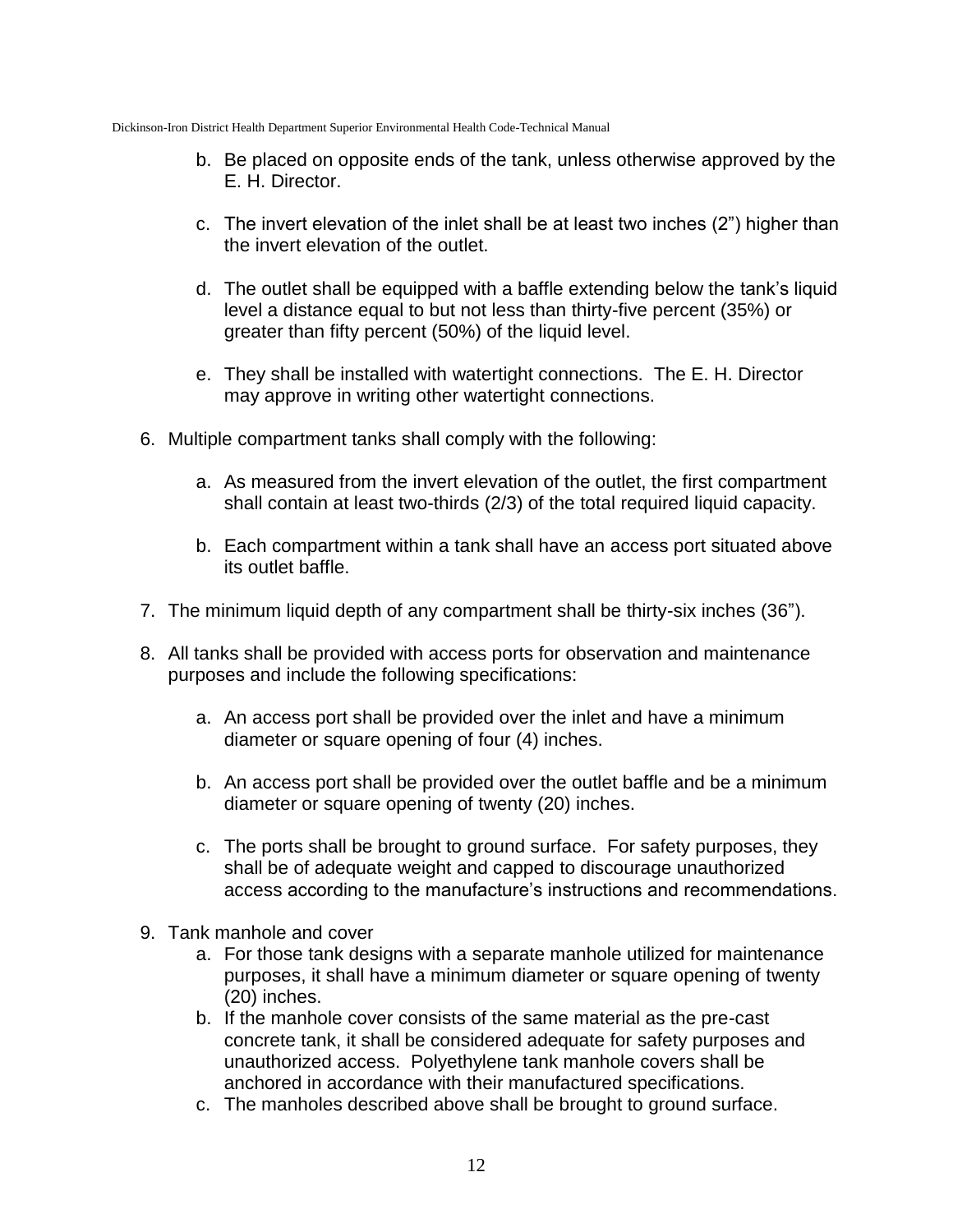10.When it is anticipated that a portion of the tank may be installed in the water table, it shall be weighted or installed in such a manner to prevent it from floating or shifting.

#### **\*NOTE: No polyethylene tanks will be allowed where a high water table is evident.**

- 11. A tank shall be located to assure accessibility for inspection and cleaning. No construction or landscaping shall impede the tank's accessibility.
- 12.With few exceptions, the tank shall be located on the same side of a building that the sewer line exits the foundation wall. The building sewer shall be a minimum of five feet in length, and contain not more than two forty-five degree bends.
- 13.Tank ventilation shall be provided by means of a minimum of eight inches of air space between the underside of the top of the tank and the top of the tank outlet.
- 14.A multiple compartment tank shall have a four inch minimum diameter "tee" (baffle) placed in each common wall, utilizing the same specifications as established for the outlet baffle in section 12.
- 15.Upon completion of its installation, the septic tank(s) shall have a minimum final cover of six (6") inches.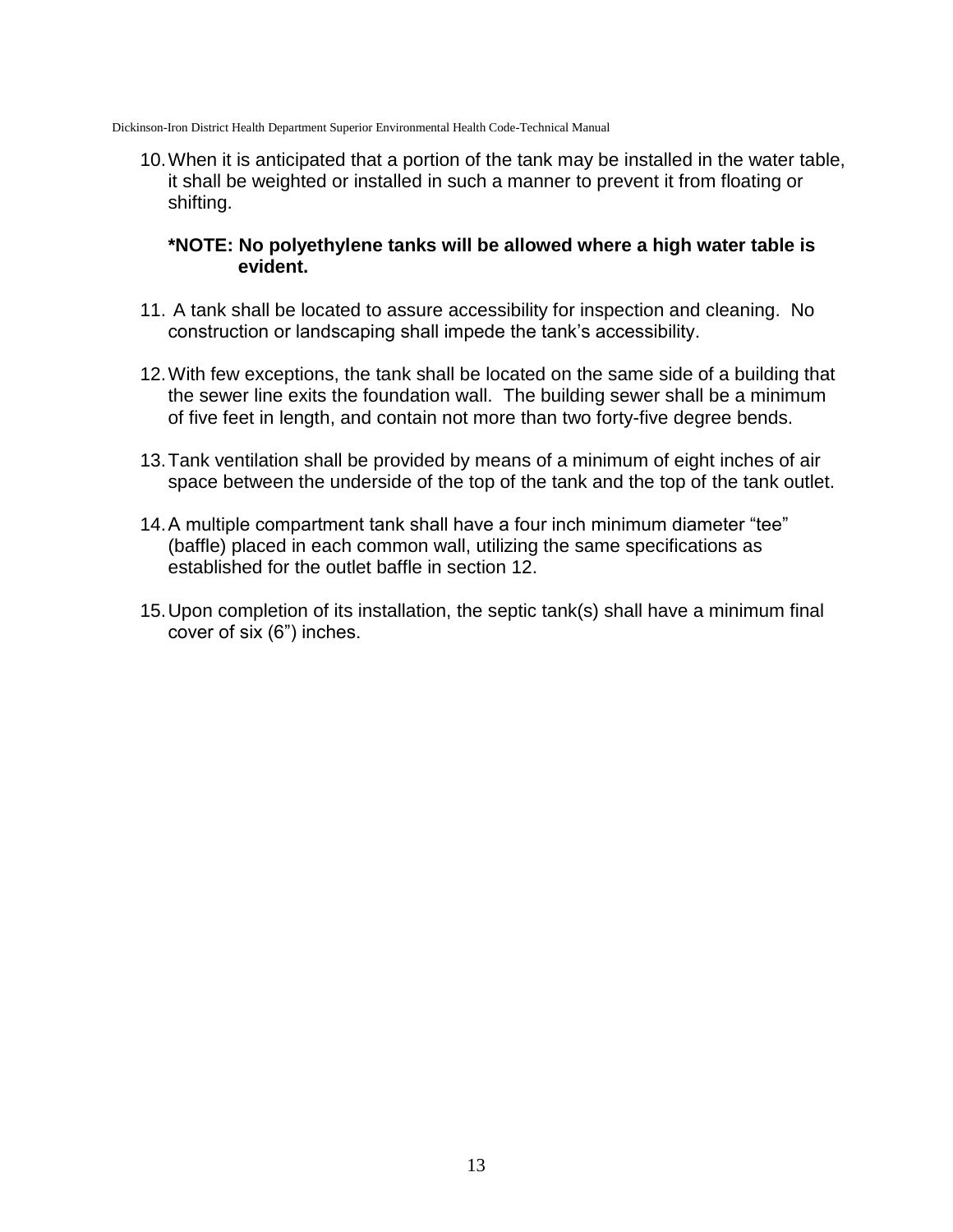## **Effluent Filters**

Reference: Section 5.12

- 1. An effluent filter shall be installed in all newly installed tanks and used in accordance with the manufacturer's recommendations.
- 2. The filter shall meet the following specifications:
	- a. Be constructed of durable and corrosion-resistant materials.
	- b. Be designed to accommodate the effluent discharge for the system it serves.
	- c. Be designed to prevent the escape of suspended solids greater than oneeight inch (1/8") in size during normal operation or malfunction.
	- d. The effluent filter manhole riser shall be brought to ground surface.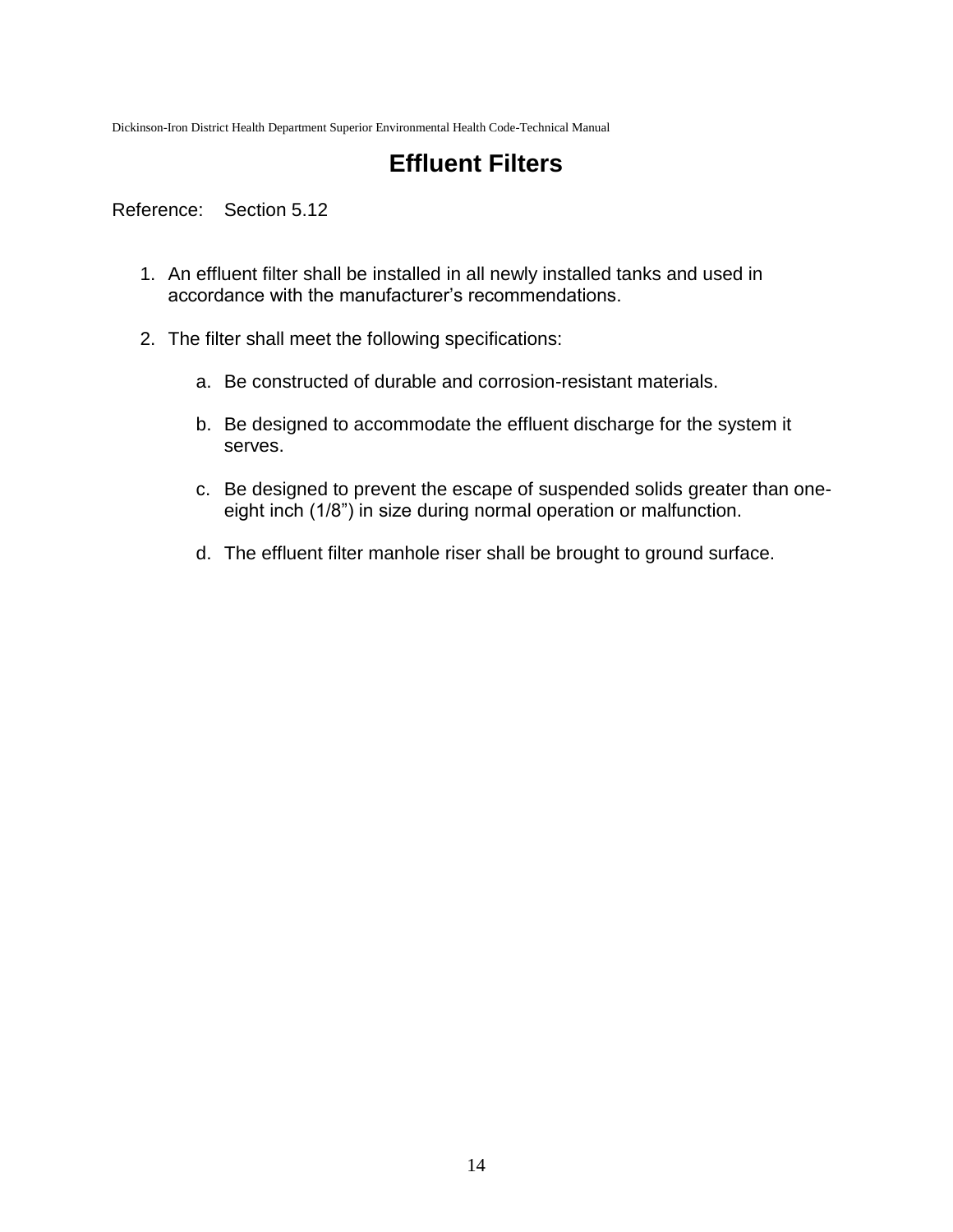### **Absorption System**

Conventional systems installed under the jurisdiction of the Superior Environmental Health Code and the Dickinson-Iron District Health Department will be sized based on the criteria contained within this section. All drainfield/trench systems installed in accordance with this technical guidance manual shall consist of a solid header with perforated laterals and footers.

| <b>Native Soil</b><br>Texture/<br><b>Structure</b>                      | <b>Permeability</b> |           | <b>Application</b><br>Rate Per Sq. Ft. | Min.<br><b>Absorption</b><br>Area<br>Sq. Ft. Per<br><b>Bedroom</b> | <b>Minimum Square</b><br><b>Feet of Drain Tile</b><br>* SEE NOTE |                  |                  |                    |
|-------------------------------------------------------------------------|---------------------|-----------|----------------------------------------|--------------------------------------------------------------------|------------------------------------------------------------------|------------------|------------------|--------------------|
|                                                                         | in/hr               | min/in    | <b>Bed</b>                             | <b>Bed</b>                                                         | 2 Br.                                                            | 3 Br.            | 4 Br.            | 5 Br.              |
| Coarse sand,<br>Gravel,<br><b>Gravelly sand</b>                         | >20                 | $\leq$ 3  |                                        |                                                                    |                                                                  |                  |                  |                    |
| <b>Stratified sand</b><br>and gravel,<br>Med. Sand                      | $20 - 6$            | $3-10$    | 0.75                                   | 250 sq. ft.                                                        | 500<br>sq.ft.                                                    | 750<br>sq. ft.   | 1,000<br>sq. ft. | 1,250 sq.<br>ft.   |
| <b>Fine sand</b><br><b>Loamy</b> sand                                   | $6 - 3$             | $11 - 20$ | 0.5                                    | 350 sq. ft.                                                        | 700 sq.<br>ft.                                                   | 1,050<br>sq. ft. | 1,400<br>sq. ft. | 1,750 sq.<br>ft.   |
| <b>Sandy loam</b><br>Loam                                               | $3 - 2$             | 21-30     | 0.375                                  | 450 sq. ft.                                                        | 900 sq.<br>ft.                                                   | 1,350<br>sq. ft. | 1,800<br>sq. ft. | $2,250$ sq.<br>ft. |
| Silty loam,<br>Sandy clay loam                                          | $2 - 1.35$ 31-45    |           | 0.3                                    | 550 sq. ft.                                                        | 1,100<br>sq. ft                                                  | 1,650<br>sq. ft. | 2,200<br>sq. ft. | 2,750 sq.<br>ft.   |
| Clay loam,<br>Silty clay loam<br>Silty clay loam<br>Silty clay,<br>Clay |                     |           |                                        |                                                                    |                                                                  |                  |                  |                    |

## **Drainfield System**

**NOTE**: An undercut system may be considered whenever a soil evaluation reveals the soil to be classified in any of the native soil texture/structures listed in the above table with the exception of stratified sand and gravel or a medium sand classification. The design of an undercut system entails removing the soil within four (4) feet of the base of the absorption system and soil interface and replacing it with coarse/medium sand. The absorption system is then sized in accordance with the criteria established for fine sand.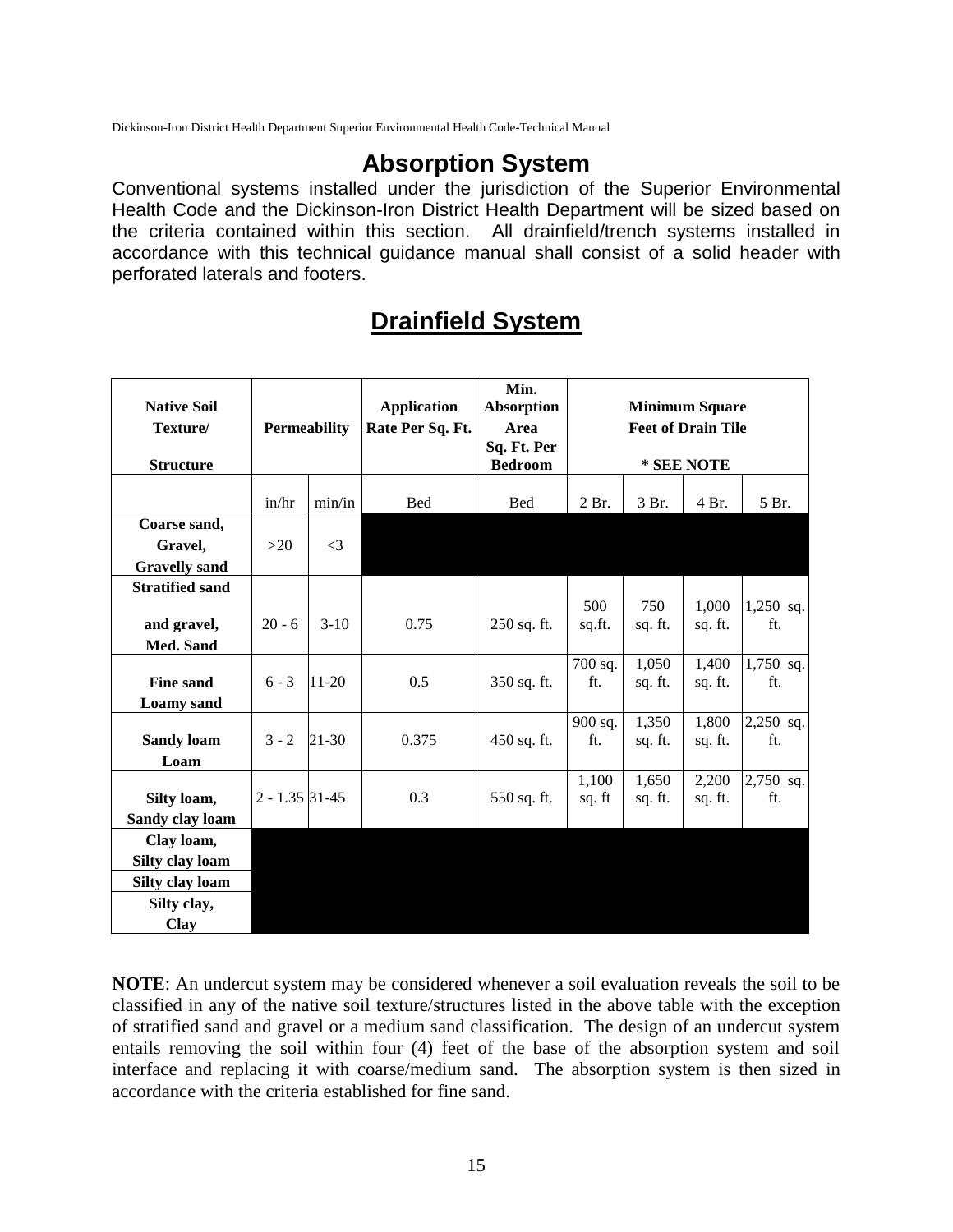## **Trench System**

| <b>Native Soil</b><br>Texture/ | <b>Permeability</b> |           | <b>Application</b><br>Rate Per Sq. Ft. | Min.<br><b>Absorption</b><br>Area<br>Sq. Ft. Per | <b>Minimum Square</b><br><b>Feet of Drain Tile</b> |            |         |         |
|--------------------------------|---------------------|-----------|----------------------------------------|--------------------------------------------------|----------------------------------------------------|------------|---------|---------|
| <b>Structure</b>               |                     |           |                                        | <b>Bedroom</b>                                   |                                                    | * SEE NOTE |         |         |
|                                | in/hr               | min/in    | Trench                                 | Trench                                           | 2 Br.                                              | 3 Br.      | 4 Br.   | 5 Br.   |
| Coarse sand,                   |                     |           |                                        |                                                  |                                                    |            |         |         |
| Gravel,                        | >20                 | $\leq$ 3  |                                        |                                                  |                                                    |            |         |         |
| <b>Gravelly sand</b>           |                     |           |                                        |                                                  |                                                    |            |         |         |
| <b>Stratified sand</b>         |                     |           |                                        |                                                  |                                                    |            |         |         |
|                                |                     |           |                                        |                                                  | 375                                                | 564        | 752     | 942     |
| and gravel,                    | $20 - 6$            | $3-10$    | 1                                      | 188 sq. ft.                                      | sq. ft.                                            | sq. ft.    | sq. ft. | sq. ft. |
| Med. Sand                      |                     |           |                                        |                                                  | 524                                                | 786        | 1,048   | 1,310   |
| <b>Fine sand</b>               | $6 - 3$             | 11-20     | 0.67                                   | 262 sq. ft.                                      | sq. ft.                                            | sq. ft.    | sq. ft. | sq. ft. |
| <b>Loamy</b> sand              |                     |           |                                        |                                                  |                                                    |            |         |         |
|                                |                     |           |                                        |                                                  | 676                                                | 1,014      | 1,352   | 1,690   |
| <b>Sandy loam</b>              | $3 - 2$             | $21 - 30$ | 0.5                                    | 338 sq. ft.                                      | sq. ft.                                            | sq. ft.    | sq. ft. | sq. ft. |
| Loam                           |                     |           |                                        |                                                  |                                                    |            |         |         |
|                                |                     |           |                                        |                                                  | 824                                                | 1,236      | 1,648   | 2,060   |
| Silty loam,                    | $2 - 1.35$ 31-45    |           | 0.4                                    | 412 sq. ft.                                      | sq. ft                                             | sq. ft.    | sq. ft. | sq. ft. |
| Sandy clay loam                |                     |           |                                        |                                                  |                                                    |            |         |         |
| Clay loam,                     |                     |           |                                        |                                                  |                                                    |            |         |         |
| Silty clay loam                |                     |           |                                        |                                                  |                                                    |            |         |         |
| Silty clay loam                |                     |           |                                        |                                                  |                                                    |            |         |         |
| Silty clay,                    |                     |           |                                        |                                                  |                                                    |            |         |         |
| <b>Clay</b>                    |                     |           |                                        |                                                  |                                                    |            |         |         |

**NOTE**: A 25% reduction was give to the sizing of a trench system. A standard trench width in accordance with this tech manual is thirty six inches.

**NOTE**: An undercut system may be considered whenever a soil evaluation reveals the soil to be classified in any of the native soil texture/structures listed in the above table with the exception of stratified sand and gravel or a medium sand classification. The design of an undercut system entails removing the soil within four (4) feet of the base of the absorption system and soil interface and replacing it with coarse/medium sand. The absorption system is then sized in accordance with the criteria established for fine sand.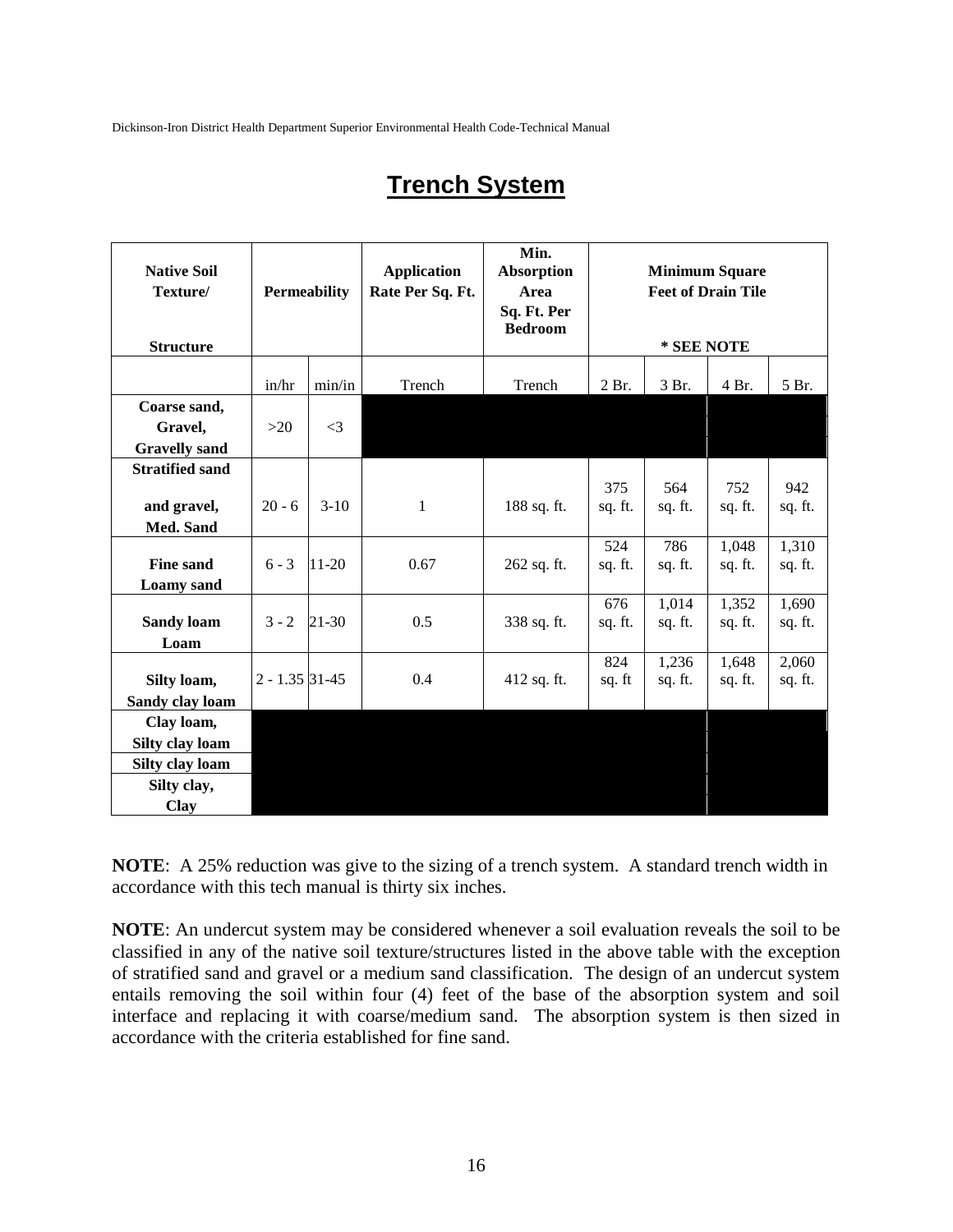## **Chamber System**

 Sizing Criteria – Total absorption area of a chamber is determined by taking into consideration the base area of a chamber as well as one half square foot along the entire length of each side of the chamber. An example of sizing for a specific make of chamber is:

Infiltrator – Standard

Base =  $2.83'$  wide x  $6.22'$  length =  $17.6$  sq. ' Sidewall =  $.5$ '/per side x 6.22' length = 6.22 sq.' Total Area = 23.5 sq.' **(24 sq.')**

**\*NOTE:** Sizing criteria in the chart below is based on lineal feet of chambers with a standard width of 34". All chamber units installed at the present time within this department's jurisdiction are 34" in width. Adjustments will need to be made for chambers other than the standard 34" width.

| <b>Native Soil</b>     |            |                     | <b>Application</b> | Min.<br><b>Absorption</b> | <b>Minimum Lineal Feet</b> |             |       |       |
|------------------------|------------|---------------------|--------------------|---------------------------|----------------------------|-------------|-------|-------|
| Texture/               |            | <b>Permeability</b> | Rate Per Sq. Ft.   | Area<br>Sq. Ft. Per       |                            | of Chambers |       |       |
| <b>Structure</b>       |            |                     |                    | <b>Bedroom</b>            | * SEE NOTE                 |             |       |       |
|                        | in/hr      | min/in              | <b>Bed</b>         | <b>Bed</b>                | 2 Br.<br>3 Br.             |             | 4 Br. | 5 Br. |
| Coarse sand,           |            |                     |                    |                           |                            |             |       |       |
| Gravel,                | >20        | $\leq$ 3            |                    |                           |                            |             |       |       |
| <b>Gravelly sand</b>   |            |                     |                    |                           |                            |             |       |       |
| <b>Stratified sand</b> |            |                     |                    |                           |                            |             |       |       |
| And gravel,            | $20 - 6$   | $3 - 10$            | 0.75               | 250 sq. ft.               | 130                        | 194         | 260   | 324   |
| Med. Sand              |            |                     |                    |                           |                            |             |       |       |
| <b>Fine sand</b>       | $6 - 3$    | $11-20$             | 0.5                | 350 sq. ft.               | 180                        | 272         | 362   | 454   |
| <b>Loamy</b> sand      |            |                     |                    |                           |                            |             |       |       |
| <b>Sandy loam</b>      | $3 - 2$    | 21-30               | 0.375              | 450 sq. ft.               | 234                        | 350         | 466   | 584   |
| Loam                   |            |                     |                    |                           |                            |             |       |       |
| Silty loam,            | $2 - 1.35$ | $31 - 45$           | 0.3                | 550 sq. ft                | 284                        | 428         | 570   | 712   |
| Sandy clay loam        |            |                     |                    |                           |                            |             |       |       |
| Clay loam,             |            |                     |                    |                           |                            |             |       |       |
| Silty clay loam        |            |                     |                    |                           |                            |             |       |       |
| Silty clay loam        |            |                     |                    |                           |                            |             |       |       |
| Silty clay,            |            |                     |                    |                           |                            |             |       |       |
| Clay                   |            |                     |                    |                           |                            |             |       |       |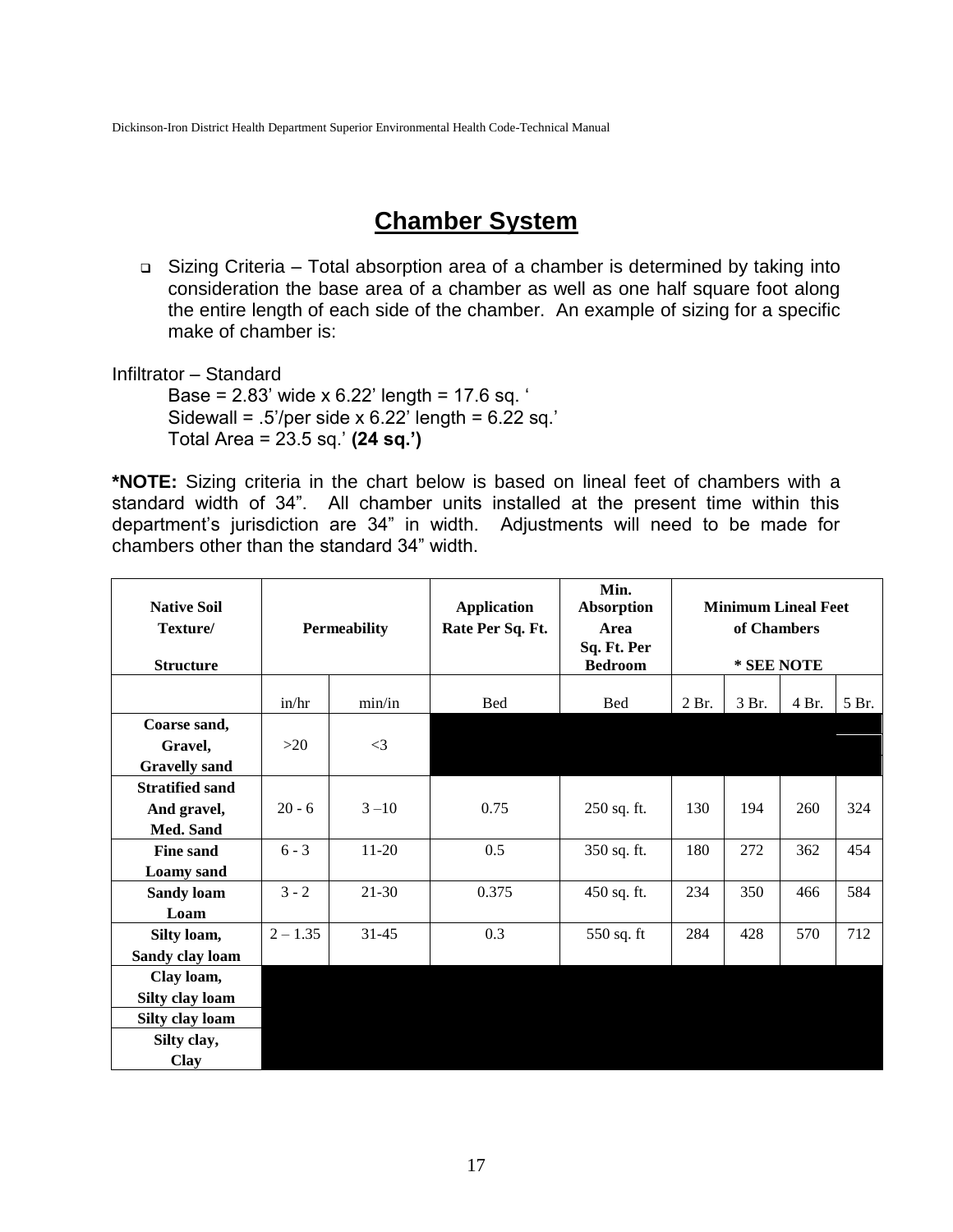Example: A 6 bedroom home with soils consisting of fine sand would be sized as follows:

6x300 sq.'/bedroom =1800 sq.' 1800 sq.' at 24sq.' per chamber = 75 chambers  $75 \times 6.22$  lineal feet per chamber = 466 lineal feet of chamber

**NOTE**: An undercut system may be considered any time that a soil evaluation reveals the soil to be classified in any of the native soil texture/structures listed in the above table with the exception of stratified sand and gravel or a fine sand classification. The design of an undercut system entails removing the soil within four (4) feet of the base of the chamber and the soil interface and replacing it with coarse/medium sand. The absorption system is then sized in accordance with the criteria established for fine sand. The minimum width of a trench is four (4) feet. Sand is also placed along the sidewalls of the chambers to a height even with the top of the chamber.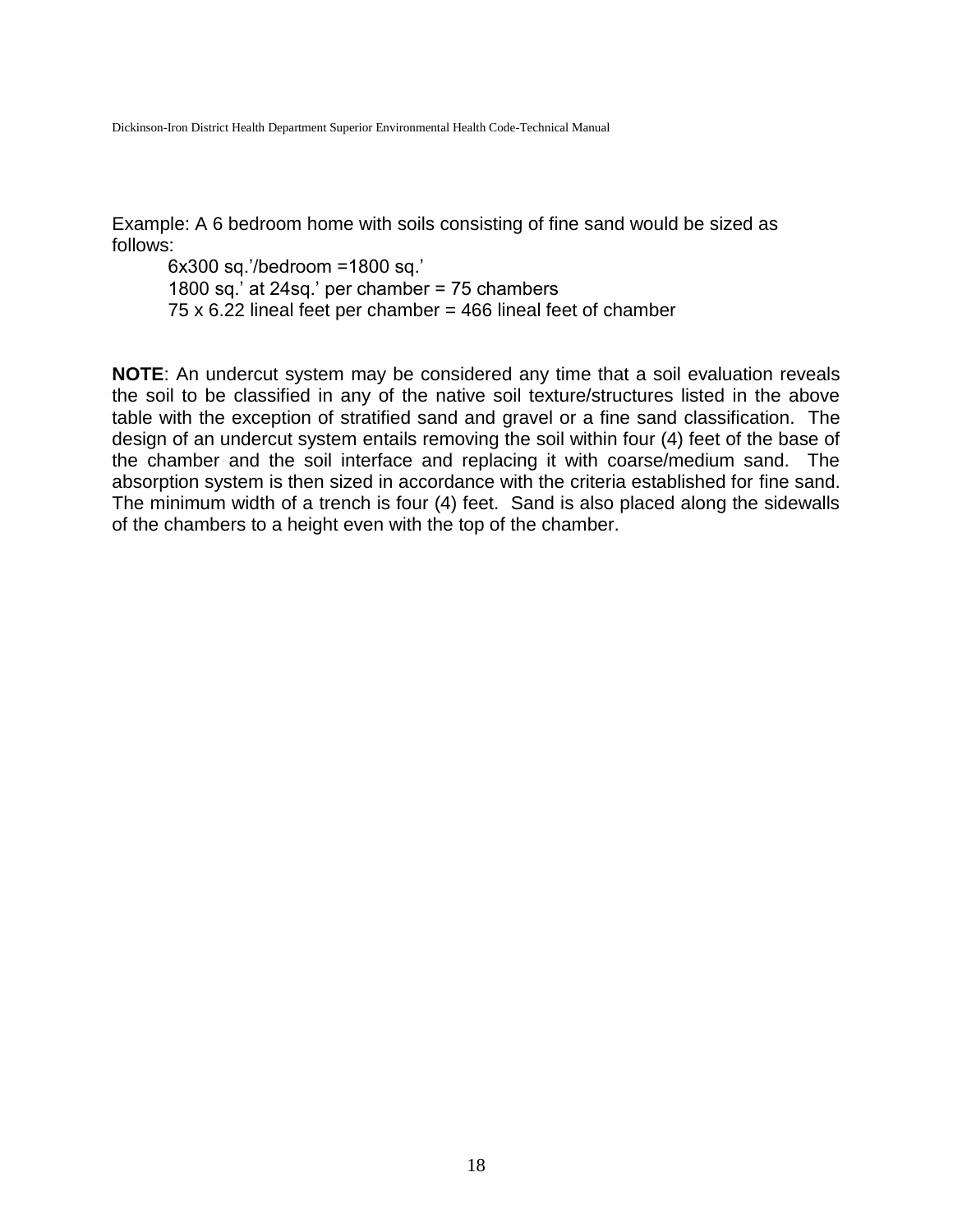## **Drywell System**

For purposes of establishing sizing criteria for a drywell absorption system, the standard number of courses of cement block shall be ten. The standard number of cement blocks per course is thirteen.

A drywell is equal to 250 square feet of absorption area. One drywell per bedroom is required in proper soil conditions.

Bottom area =  $9x9x.7854 = 64$  square feet (area of a circle)

Sidewall area =  $9x3.1416 = 28$  (circumference of a circle)

 $28x 80$ " (total height) = 186 square feet

**Total** =  $186 + 64 = 250$  square feet

Soil identification by the sanitarian is crucial as to the proper use of this system. If the sanitarian determines that the soils are of the Medium/Coarse classification, drywells can be permitted.

Prior to backfilling the aggregate around the drywell, it shall be covered with approved filter fabric.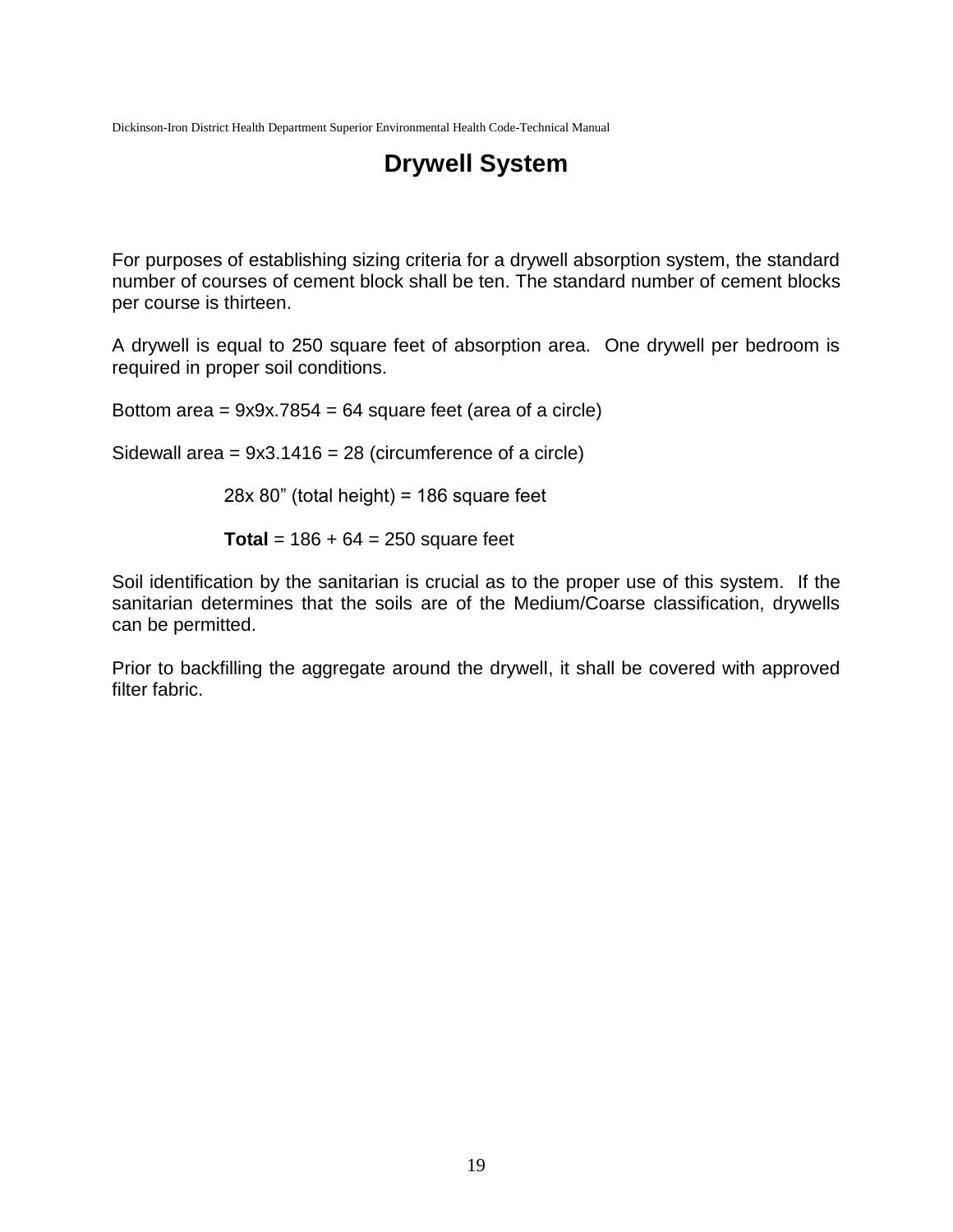### **Privy Requirement**

The Dickinson-Iron District Health Department has established the following as it relates to a habitable structure and on-site sewage disposal facilities:

If a structure is not to be serviced with water under pressure (either no water facilities at all or a well is an outside hand pump only), at a minimum, it will be necessary for the property owner to install or have installed an earth pit or vault privy in accordance with the regulations and standards set forth in the Superior Environmental Health Code and Technical manual, respectively.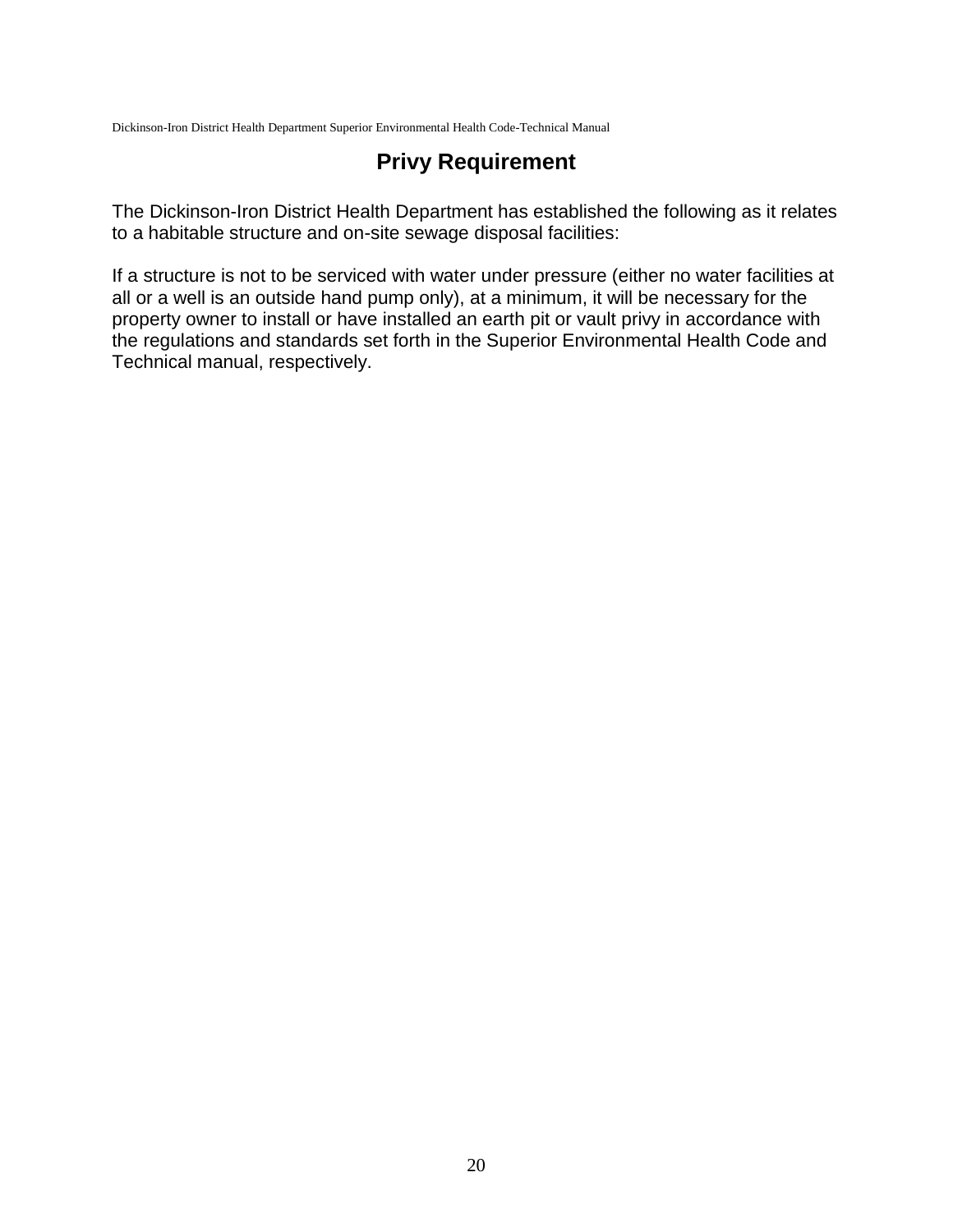## **On-site Sewage Design Criteria for Dog Kennels**

The following sizing criteria shall be used for permit requests for dog kennels:

- 5 gallons/ kennel/ day
- The 5 gallon is based on each wash down anticipated

The sizing for soil type will be the Michigan Criteria for Subsurface Sewage **Disposal** 

**\*Note:** All systems are permitted under the local Health Department permit. All flows over 50 gallons per day shall be required to contact MDRNE (Randy Conroy) for appropriate MDNRE permits.

**\*Note:** The 5 gallons per kennel is only for the proposed kennel flows. All other anticipated flows must be calculated in the final design.